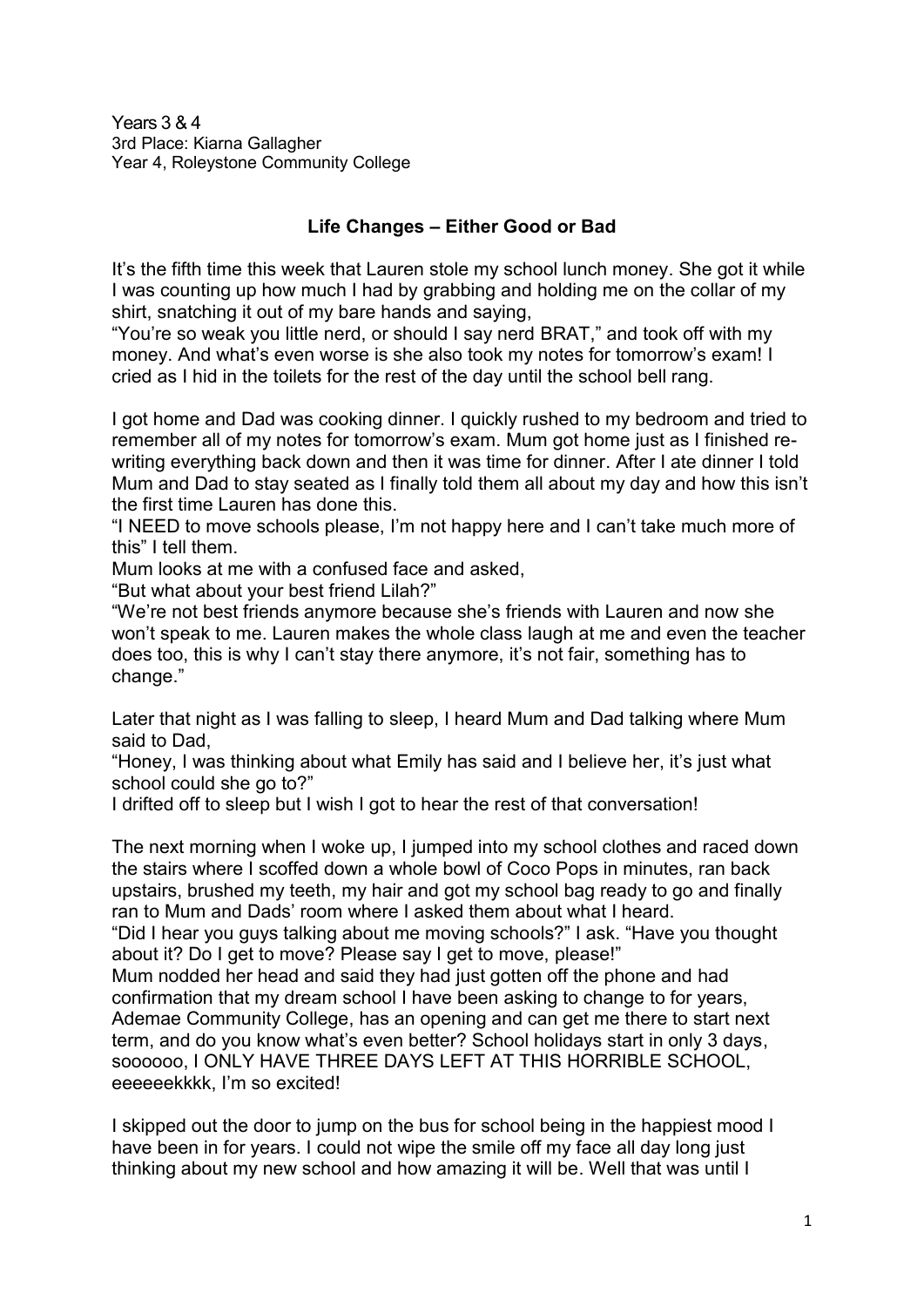bumped into Lauren and Lilah (who is now one of Lauren's sheep). They grabbed both of my arms dragging me into the girls' bathroom where Lauren held me up against the wall and asked,

"Why are you so happy Emily? You know I don't like it when you're happy!" I respond with, "I-I-I-I'm just in a good mood today Lauren, please let go." She holds me tighter against the wall and says,

"I know when you're lying to me Emily, so how about you spit it out. I'll give you one more chance, why are you so happy??"

"I-I-I get to move schools after this term and no longer be bullied by you!" I said very, very quietly as tears ran down my face.

She gave me a shove and tipped everything out of my bag as she "humphed" under her breath before storming away. Little did they realise that when Lauren shoved me I fell into Lilah and she dropped her phone before storming out with Lauren. I picked up her phone and looked at her screen, she had taken photos of me being held up to the wall with tears running down my face and sent it to everyone in our class captioning it, "What a cry baby".

THIS IS EXACTLY WHY I HATE THIS PLACE! My supposed BFF was nothing but a traitor and didn't care one bit about me! This isn't how people should act! What is wrong with them and why me? I thought to myself, life isn't fair and I cannot wait to be far, far away from here!

I thought about handing Lilah's phone in but I knew once they found out that I would get picked on even worse and I was too scared to even think what they might do next so I left it in the bathroom and just walked out with my head down low hidden by my hoodie. I could already see people pointing and laughing at me, and then I had to walk past Lauren and her gang and she loudly yelled out,

"Cry baby, cry babyyy," while also pointing and laughing.

I ran straight to my last class which luckily didn't have any of them in it, so I finally got a breather and actually enjoyed the last hour of school.

After school I went to take the bus home, but as soon as I hopped on the bus I saw that Lauren and her friends were there, so I sat up the front but that didn't stop them from throwing things at me and still calling me cry baby all the way home while making crying noises. I just tried to ignore them, then finally it was my stop. I ran straight off the bus and to my house, unlocking the front door quickly as I aimed to dive straight to my room and sink my head in my pillow.

I heard Mums footsteps coming up the stairs, she already knew something was wrong. She slowly opened the door and said,

"Honey, is everything okay? What has happened?"

I ended up bawling my eyes out and told her all about my day again.

"THAT'S ENOUGH OF LAUREN'S BULLYING," she yells "I'M FED UP WITH THIS, IT IS NOT OKAY!"

Mum tells me I don't have to go to school for the last two days as I have been through enough but she straight away rang the school to get an appointment with the Principal to talk about Lauren's bullying and behaviour the very next day.

The next morning Mum and I got ready to go to my old school so I could finally confess what Lauren and her friends had been doing to me for years. It felt good to finally get it all out and tell someone. The Principal was absolutely shocked and devastated that this was going on in his school. I showed him the photo that was